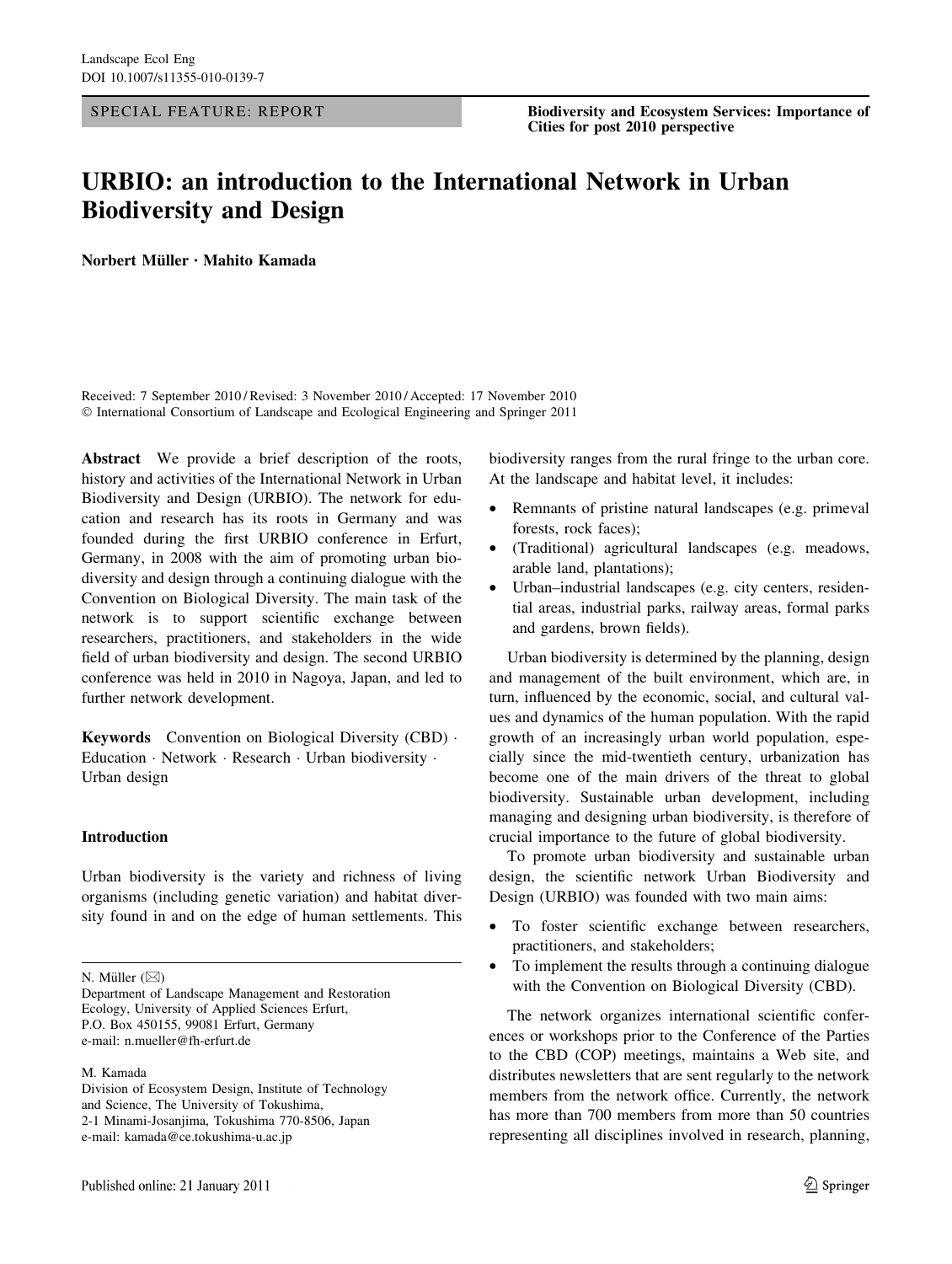design, and management of the green urban environments. Members include biologists, ecologists, landscape architects, planners, horticulturists, and urban designers. The network maintains contact with several related scientific societies and working groups and is a member of the Global Partnership on Cities and Biodiversity (GPCB)—a task force on cities and local authorities that was established with the secretariat of the CBD, Council for Local Environmental Initiatives (ICLEI) and its Local Action for Biodiversity program, United Nations Environment Programme (UNEP), United Nations Human Settlements Programme (UN-HABITAT), International Union for Conservation of Nature (IUCN) Countdown 2010, United Nations Educational, Scientific, and Cultural Organization (UNESCO), academic institutes, as well as the cities of Curitiba, Bonn, Nagoya, Montreal and the City-State of Singapore. The GPCB aims to support cities in sustainable management of their biodiversity resources; assist them in implementing practices that support national, regional, and international strategies, plans, and agendas on biodiversity; and help them learn from existing initiatives (GPCB [2010](#page-6-0)).

We use this special feature of Landscape and Ecological Engineering with the keynote speeches of the second URBIO conference in Nagoya 2010 to introduce the network's aims, roots, and current tasks.

# The roots of URBIO in Europe

The investigation of biodiversity in cities has a long tradition in Europe (Sukopp [2002](#page-7-0)). The flora of ruins and walls has been studied for centuries, e.g., on the Colosseum in Rome (Panarolis 1643 after Sukopp [2002](#page-7-0); Celesti Grapow et al. [2001\)](#page-6-0). More comprehensive studies of the flora in urban areas were completed in London in the fifteenth century and Paris in the seventeenth and eighteenth centuries. Publications on birds and mammals increased slowly during the nineteenth century and grew rapidly after 1950 (Sukopp [2002](#page-7-0)).

For the first time, a continuous exchange between urban ecologists and designers began in Germany in the 1970s, along with the first comprehensive urban ecology studies in Berlin (Sukopp [2008,](#page-7-0) first published in 1972). In 1978, the working group Biotope Mapping in Urban Areas was initiated by Herbert Sukopp (Berlin, Germany) and set up by the German Federal Research Centre for Nature Conservation and Landscape Ecology (today the Federal Agency for Nature Conservation) to develop a national program for biodiversity research in urban areas. The aim was to establish uniform methods for investigating urban habitats, to obtain comparable results on the national level, and provide ecological information for management and planning in urban areas (Sukopp et al. [1979\)](#page-7-0). From 1979 to 2005, this working group held annual meetings in different German cities as well as in Vienna (Austria). In 1993, the group presented a program for standardized investigation methods of urban habitats as a basis for sustainable city planning (Schulte et al. [1993](#page-7-0)). In addition, a bibliography of research on nature conservation in urban areas was regularly published (Sukopp [1994\)](#page-7-0).

In 2000, more than 222 German cities and local authorities had completed biotope mapping in their municipal areas (Schulte and Sukopp [2000](#page-6-0)). The 21st and last meeting was held in Jena in 2004 in cooperation with the working group Urban Ecology of the Ecological Society of Germany, Austria, and Switzerland. This meeting with the titled ''Biodiversity in urban areas—basics and examples of implementing the Convention on Biological Diversity in urban areas'', resulted in the decision to organize a similar conference on the international stage (Müller [2005](#page-6-0)).

In 2005, the above mentioned working groups merged to form the Competence Network Urban Ecology (CONTU-REC), which organized as their third conference in 2008 the first international Urban Biodiversity and Design conference: URBIO 2008.

## Urban biodiversity within the CBD

The impact of urbanization on biodiversity and other natural resources was considered by the CBD in 1992 and has been discussed at the subsequent nine Conferences of the Parties. Whereas cities pose major challenges to the protection of biodiversity, the opportunities they offer have received little consideration to date. An exception was the sixth COP (COP 6) in The Hague in 2002, where it was recommended that part of COP 9 should focus on the issue ''Biodiversity of urban and suburban areas''. However, during COP 7 in Kuala Lumpur in 2004, the topic was postponed indefinitely.

A major step toward recognizing the potential of cities for increasing biodiversity was made in Curitiba in March 2007, when 34 mayors and many of their senior officials from cities across four continents initiated a global partnership to promote the theme ''cities and biodiversity'', with the objective of encouraging local authorities to implement the CBD. Particular emphasis was placed on raising public awareness and educating future generations, as well as disseminating best practices and lessons learned through cooperation between cities. In order to provide a forum for the exchange of knowledge and experiences, the declaration also recommended establishing a clearinghouse mechanism within the secretariat of the CBD. The participants mandated a steering committee comprising five mayors from each of the four continents to take the lead in engaging local authorities in implementing the CBD and participating in the municipal COP 9 preconference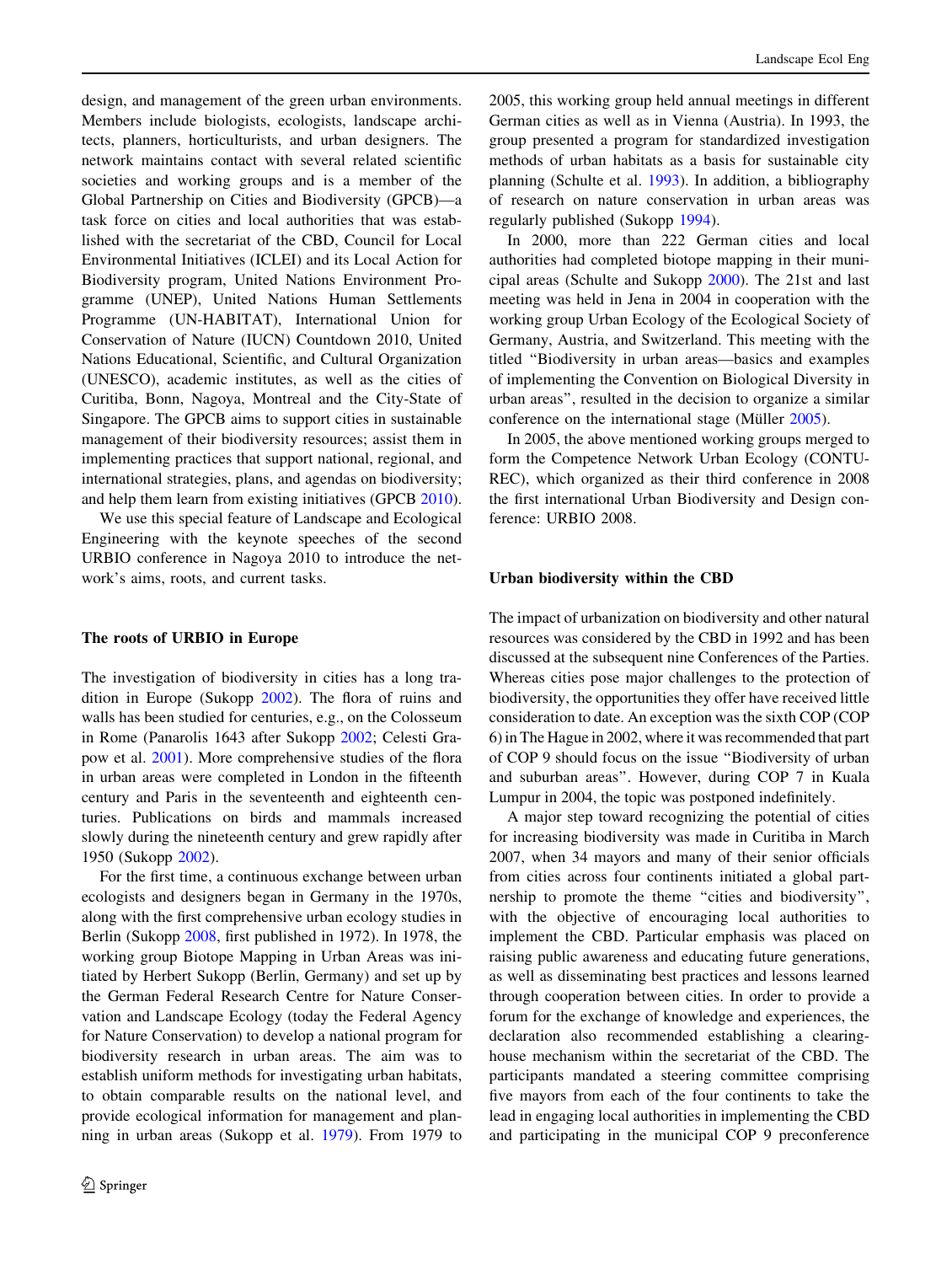that was held in May 2008 in Bonn, Germany, where the parties discussed the role of local authorities in implementing the CBD and for the first time adopted a decision on cities and biodiversity (Decision IX/28). This decision encouraged the 191 parties to the convention to recognize the role of cities in national strategies and plans and invited them to support and assist cities in implementing the convention at the local level. It was decided that a plan of action on cities and biodiversity would be submitted to COP 10, which was held in October 2010 in Japan, the International Year of Biodiversity. A Nagoya Summit on Cities and Biodiversity was convened during that meeting. This important decision was based on two events that occurred during COP 9 in 2008, namely:

- The first URBIO conference in Erfurt (see below);
- The Mayor's Conference on Local Action for Biodiversity in Bonn, where more than 50 mayors and other senior local government officials discussed strategies, activities, and experiences relating to Biodiversity and the Urban Space and adopted the Bonn Call for Action.

After COP 9, the CBD secretariat initiated the GPCB to prepare further steps in encouraging cities and local authorities and to prepare for the above-mentioned events in the International year of Biodiversity (2010). Because the development of an index to measure biodiversity in cities was proposed at COP 9, establishing a CBD-led City Biodiversity Index (CBI) was initiated by Singapore in collaboration with the GPCB.

# URBIO 2008, Erfurt, Germany, and the birth of the URBIO network

From 21 to 24 May 2008, the first URBIO conference was held in Erfurt, Germany, as the third Conference of the Central European Competence Network Urban Ecology (CONTUREC). The international conference ''Urban Biodiversity and Design—Implementing the CBD in Towns and Cities'' had two main objectives:

- 1. Presenting and discussing the current state of knowledge and practice concerning biological diversity in urban areas and sustainable urban design;
- 2. Bringing the importance of urban biodiversity to members of the CBD during the ninth meeting of the COP (the biennial follow-up to the Rio Convention) in Bonn from 19 to 30 May 2008.

The conference was held under the patronship of the honorable president of CONTUREC, Prof. Dr. Herbert Sukopp (Berlin) and the Executive Secretary of the Convention on Biological Diversity, Dr. Ahmed Djoghlaf (Montreal) and was attended by more than 400 scientists, planners, and other practitioners from 50 countries focussing on 20 themed symposia comprising 120 oral and 120 poster presentations (Fig. 1; Table [1](#page-3-0)) on the following subthemes:

- Investigation and evaluation of biodiversity in urban areas;
- Cultural aspects of urban biodiversity;
- Social aspects of urban biodiversity;



Fig. 1 Countries of origin of the authors who made oral or poster presentations during the first International Network in Urban Biodiversity and Design (URBIO) conference in Erfurt, Germany, 2008 (from Müller et al. [2008b](#page-6-0))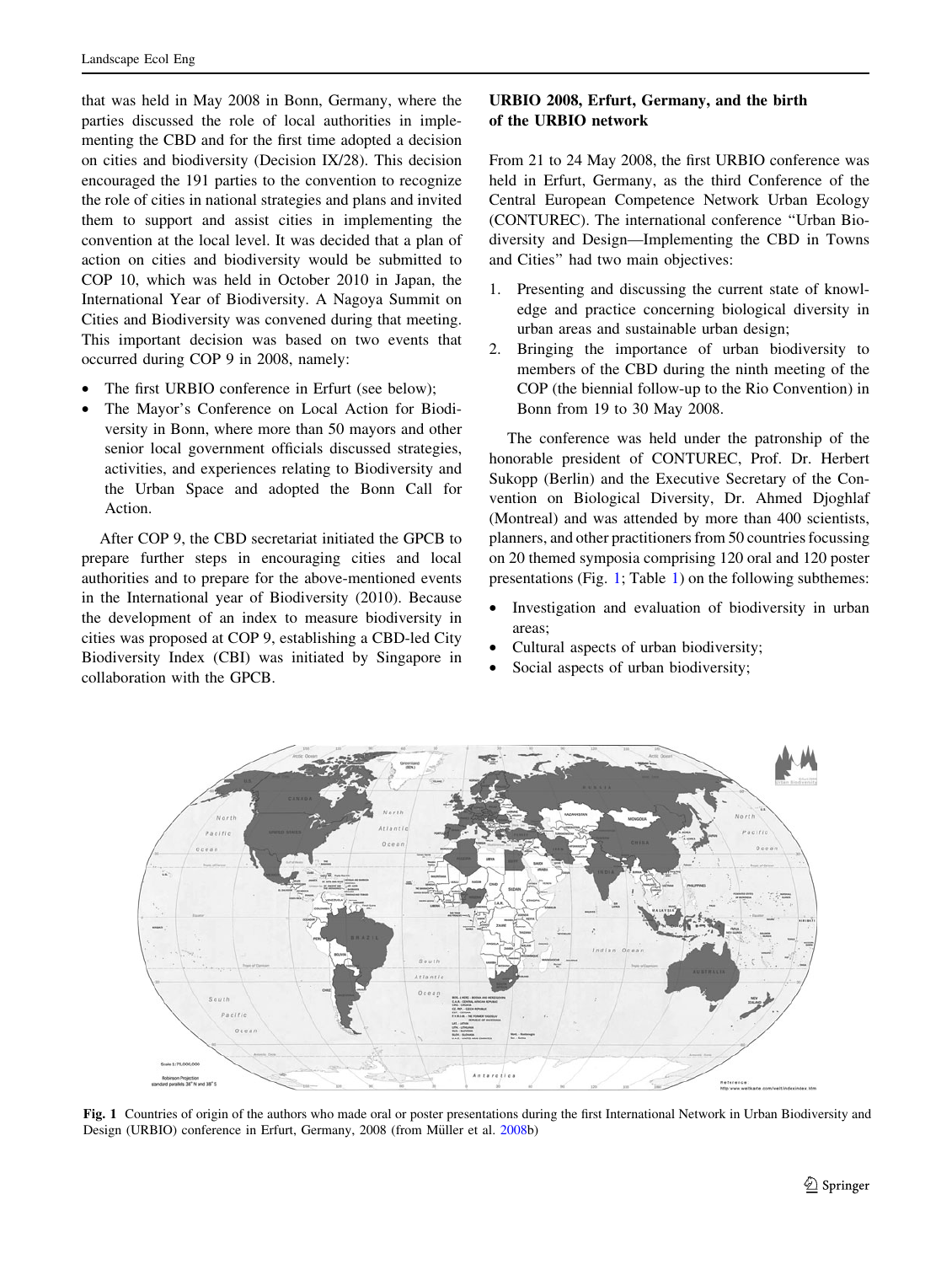<span id="page-3-0"></span>Table 1 Number of authors from each country participating in the first International Network in Urban Biodiversity and Design (URBIO) conference in Erfurt, Germany, 2008 (source: Müller et al. [2008a\)](#page-6-0)

| Participating country  | Representatives from<br>participating country |
|------------------------|-----------------------------------------------|
| Algeria                | 1                                             |
| Argentina              | $\overline{4}$                                |
| Australia              | 7                                             |
| Austria                | 15                                            |
| Belgium                | 8                                             |
| Bosnia and Herzegovina | 1                                             |
| <b>Brazil</b>          | 14                                            |
| Canada                 | 4                                             |
| Chile                  | 1                                             |
| China                  | 5                                             |
| Croatia                | $\overline{c}$                                |
| Czech Republic         | 2                                             |
| Denmark                | 5                                             |
| Egypt                  | $\overline{2}$                                |
| Estonia                | $\mathbf{1}$                                  |
| Finland                | 8                                             |
| France                 | 18                                            |
| Germany                | 119                                           |
| Greece                 | 3                                             |
| Hungary                | 10                                            |
| India                  | 9                                             |
| Indonesia              | 10                                            |
| Iran                   | 3                                             |
| Italy                  | 7                                             |
| Japan                  | 12                                            |
| Kuwait                 | 2                                             |
| Mexico                 | 12                                            |
| Netherlands            | 9                                             |
| New Zealand            | 5                                             |
| Nigeria                | 2                                             |
| Norway                 | $\mathbf{1}$                                  |
| Poland                 | $\overline{4}$                                |
| Portugal               | 18                                            |
| Romania                | 16                                            |
| Russia                 | $\overline{4}$                                |
| Slovakia               | 1                                             |
| South Africa           | 16                                            |
| Spain                  | 5                                             |
| Sweden                 | 9                                             |
| Switzerland            | 23                                            |
| Turkey                 | 13                                            |
| United Kingdom         | 27                                            |
| <b>USA</b>             | 29                                            |
| Total: 43              | 467                                           |

- Urban biodiversity and climate change;
- Design and future of urban biodiversity.

Additionally, four excursions were made to sites where some of the best practices relating to urban biodiversity and sustainable design could be inspected and practical difficulties and solutions discussed. The sites were the historic city and bastion Petersburg in the conference city Erfurt; the UNESCO World Heritage Park an der Ilm, Weimar; the UNESCO World Heritage Wartburg Castle, Eisenach, and the Natur-Park Südgelände, Berlin. There was also a postexcursion visit to one of the most important European beech -forest reserves: the Nationalpark Hainich in Thuringia. Participants of this first URBIO conference committed to the Erfurt Declaration URBIO 2008 to support further CBD initiatives on Cities and Biodiversity through:

- Sharing their knowledge and commitment throughout this conference and in the future;
- Establishing a global URBIO network for education and research into urban biodiversity;
- Promoting urban biodiversity through continuing dialogue with the CBD, especially linking future URBIO conferences with future COP meetings.

The Erfurt Declaration URBIO 2008 emphasized the importance of urban biodiversity to halt global biodiversity loss and ensure that all cities are green, pleasant, and prosperous places. Furthermore, it was an important scientific contribution to the debate during COP 9 on the topic of cities and biodiversity. All keynote speeches, the Erfurt Declaration URBIO 2008, and the four preconference books including a conference edition of a review and bibliography on biological diversity and cities (Müller et al. [2008a](#page-6-0), [b](#page-6-0); Müller and Kirmer [2008](#page-6-0); Werner and Zahner [2009\)](#page-7-0) are available on the URBIO network Web site ([http://www.fh-erfurt.de/urbio/httpdocs/content/](http://www.fh-erfurt.de/urbio/httpdocs/content/urbio_publications.php) [urbio\\_publications.php\)](http://www.fh-erfurt.de/urbio/httpdocs/content/urbio_publications.php). The more important results of the URBIO conference were published in a book titled Urban Biodiversity and Design (Müller et al. [2010](#page-6-0)).

The Erfurt conference was the first scientific meeting to discuss and consider the current state of scientific knowledge and practices in relation to biodiversity and the planning, design, and management of the urban environment from a global perspective. Preparation of the conference and the related book were prepared within a research project at the University of Applied Sciences, Erfurt, and supported by the Federal Agency for Nature Conservation, with funding from the German Federal Ministry for the Environment, Nature Conservation, and Nuclear Safety.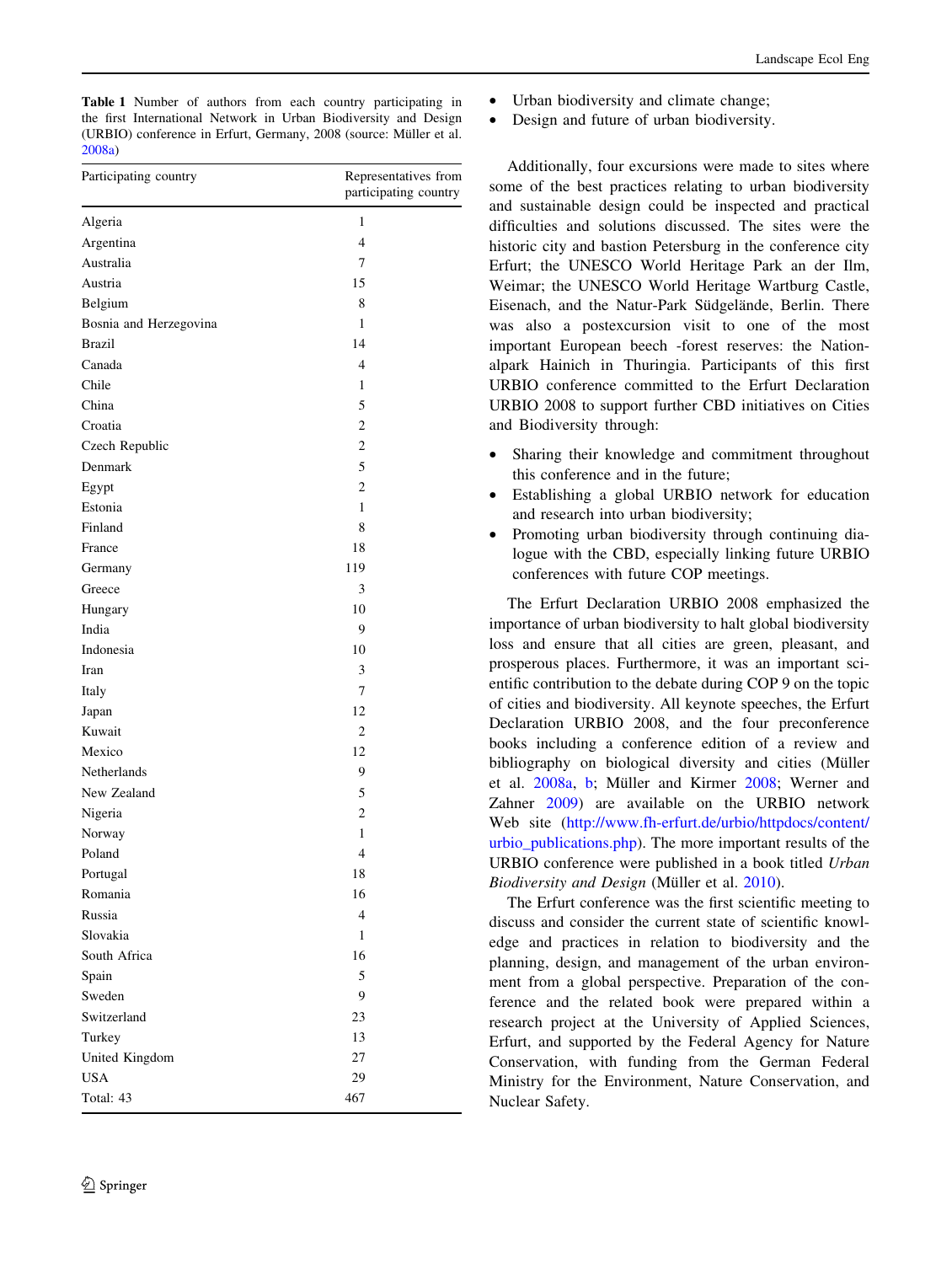# URBIO 2010 in Nagoya, Japan

In Japan, there is a long tradition of research in urban ecology. Since the early 1970s Interdisciplinary Studies of Urban Ecosystems in the Metropolis of Tokyo have been carried out (Numata [1977](#page-6-0)). Therefore, it was especially fitting that the second network conference, URBIO 2010, was held from 18 to 22 May in Nagoya, Japan, prior to COP 10 and the City Biodiversity Summit 2010. The conference was organized by the URBIO 2010 organizing committee with financial support from numerous Japanese societies. The main theme of the conference was Urban Biodiversity in the Ecological Network, with the following two subthemes.

Ecosystem network and habitat quality in and around the urban area

The urban ecosystem is unique, and its main feature is that it is an open system characterized by great fluxes of information, material, and energy from the surrounding ecosystems. Biodiversity in urban areas is determined by species turnover through immigration and extinction, and habitat quality is not only affected by ecological conditions of the habitat, but also by functional and structural connectivity and their relationships.

# Networking the activities of urban people

To improve and optimize urban biodiversity, the participation of local people is essential. Activities for conservation and restoration of urban biodiversity are enhanced by establishing networks of human resources. Those networks should include public and private sectors, local authorities, nongovernmental organization urban wildlife groups, enterprises, housing associations, and other such organizations. Contact with nature should be a part of everyday life for urban people. Incentives and activities are needed to raise awareness and to encourage practical activities in the public and private sectors to improve urban biodiversity.

Three hundred and forty presentations on theoretical and practical results focusing on these themes were discussed by 460 participants from 30 countries. Seven keynote speeches and oral and poster presentations were made; keynote papers appear in this special feature, and the proceedings (URBIO 2010 Organizing Committee [2010\)](#page-7-0) are available at [http://www.jilac.jp/URBIO2010/doku.php.](http://www.jilac.jp/URBIO2010/doku.php) Oral presentations were grouped into 16 proposed sessions and eight general sessions. Themes of proposed sessions were: (1) Planning and designing an ecological network in an urban area; (2) Comparative studies of cities: links to urban biodiversity and urban design; (3) Urban river: its ecological functions and integrated river-basin management; (4) Urban area ecological functions of terrestrial– aquatic ecotones; (5) Urban greening for human health; (6) Landscape architecture objectives in pursuing the symbiotic relationship between people and nature; (7) Evaluating and monitoring biodiversity and ecosystem services in cities; (8) Corporate responsibility for urban biodiversity and design; (9) Citizen participation and biodiversity; (10) Designing low-carbon societies in Asia; (11) Global warming and urban biodiversity—status and strategy; (12) Landscape planning, management, and ecological education; (13) Satoyama management and biodiversity; (14) Contemporary Satoyama—sharing urban and rural experiences and knowledge; (15) Restoration ecology network in Asia; (16) Influence of landscape design on biodiversity.

A workshop on the CBI was also organized by the URBIO 2010 Organizing Committee and in addition to conference presentations there were midconference excursions to provide an opportunity for discussions with nonprofit organization (NPO) members at field sites where they are making continuous efforts to conserve/restore biodiversity. There were nine options with regard to visit urban green space, shrine forest, Satoyama, river, and canals in urban area and tidal flats. Through the conference discussion, participants reaffirmed and shared the importance of advancing the following efforts at conserving and enhancing urban biodiversity: (1) Establishing a quantitative evaluation systems for urban biodiversity such as CBI; (2) Mitigating and adapting to climate change; (3) Enhancing environmental education; (4) Considering functional aspects of urban biodiversity, including cultural and spiritual benefits; (5) Promoting interlinkages between business and biodiversity; (6) Forming an ecological network. The concept of Satoyama provided insights into a way of living in harmony with nature and into managing biodiversity in cities.

As a result of the conference, Nagoya Declaration— URBIO 2010 was adopted by the participants at the General Assembly of URBIO on 21 May (Appendix [1](#page-5-0)) in which they resolved to tackle challenges for the future of urban biodiversity. The declaration was delivered to the City Biodiversity Summit 2010 which was held in October 2010.

#### **Outlook**

During the Nagoya conference, members of the first UR-BIO steering committee that included URBIO 2008 advisory board members and URBIO 2010 organizing committee members discussed the outcome of URBIO 2010 and the future of the network. The Japanese organizing committee promised to support the URBIO network, especially in terms of representing the network during the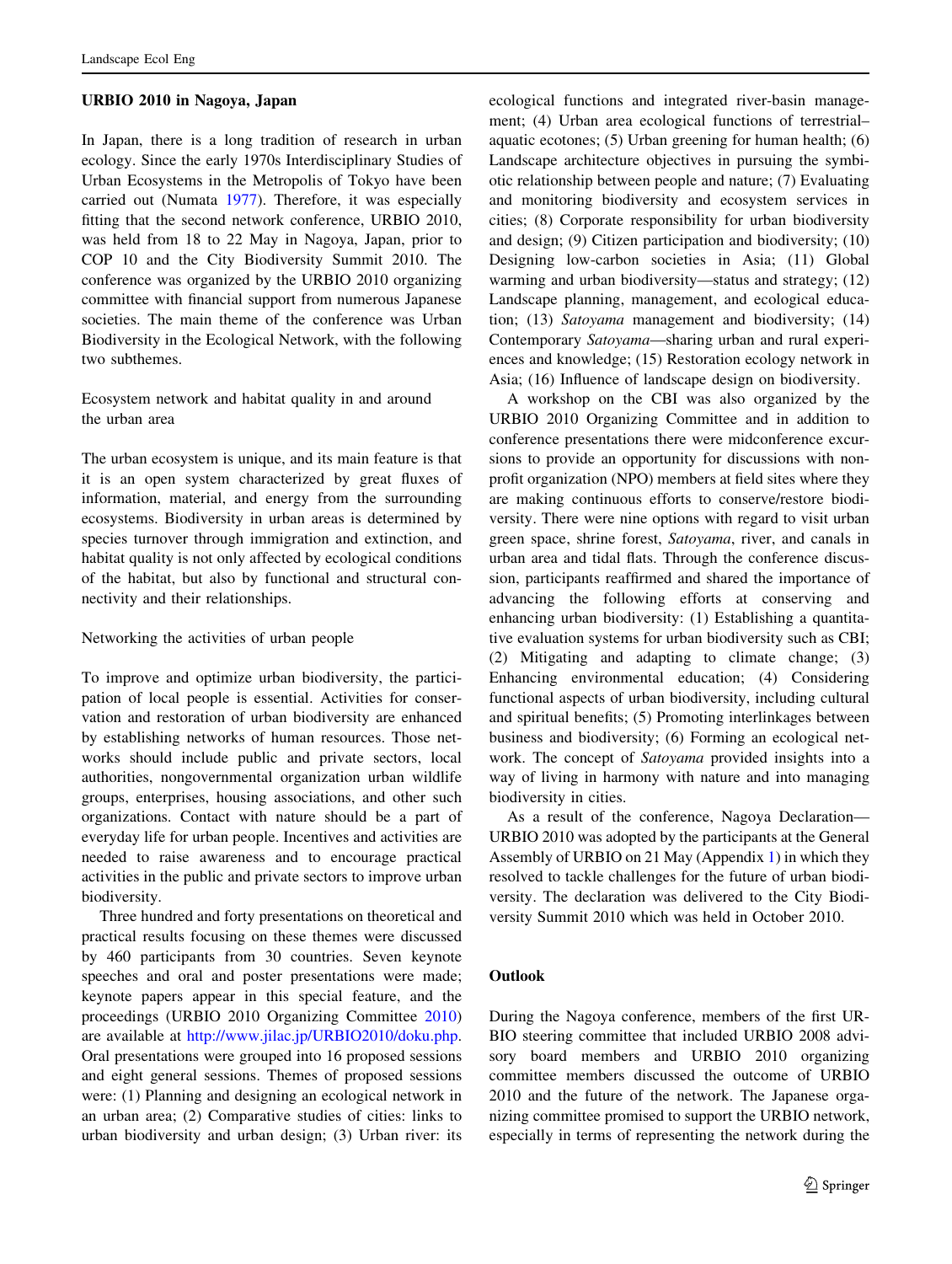<span id="page-5-0"></span>events to COP 10 in Nagoya. In the next 2 years, the duties of the network, e.g., maintaining contact with the GPCB, preparing and disseminating URBIO newsletters, and coordinating preparation of the next conference, will be carried out by the URBIO offices in Germany and Japan.

Especially for young researchers, the network started with an URBIO online discussion forum in 2010 to expand and intensify scientific exchange and discussions. It has also been requested that the network establish further working groups on related themes of urban biodiversity and design.

#### Appendix 1: The Nagoya Declaration–URBIO 2010

This declaration was submitted during the 2nd International Conference of the Network URban BIOdiversity and Design URBIO 2010 ''Urban Biodiversity in the Ecological Network'', 18–22 May 2010, Nagoya, Japan.

## Preamble

It is especially fitting that in the International Year of Biodiversity, the 10th Meeting of the Parties to the Convention on Biological Diversity is held in Japan, one of the most urbanized countries in the world where people have a long tradition of living in harmony with nature as illustrated by the  $Satoyama<sup>1</sup>$  experience.

Over the last four years, several biodiversity initiatives have greatly contributed to ensuring that ''Cities and Local Authorities'' become part of the solution in response to the biodiversity challenges that the world is facing. Performing a coordinating role for these efforts to avoid duplication and strengthen links is the Global Partnership on Cities and Biodiversity, chaired by the Secretariat of the CBD. Furthermore commitments such as the Curitiba Declarations  $(2007<sup>2</sup>$  and  $2010<sup>3</sup>$ ), the Bonn Call for Action<sup>4</sup>, the first CBD Conference of the Parties (COP) Decision on Cities and Local Authorities, (Decision IX/28: Promoting engagement of cities and local authorities).<sup>5</sup> the Erfurt Declaration URBIO 2008 $^6$  and the Durban Commitment<sup>7</sup> have demonstrated that ''Cities and Local Authorities'' and the Parties to the CBD alike, are engaged towards cooperation and action. They have expressed the need to work together, and with various relevant partners, in order to reduce the rate of loss of the biodiversity of our planet. The development of an index to measure biodiversity in cities was proposed at COP 9, and the establishment of a CBDled City Biodiversity Index (CBI) was initiated by Singapore in collaboration with the Global Partnership on Cities and Biodiversity.

Fulfilling the commitment of the scientists at the URBIO 2008 meeting just prior to COP 9, the URBIO 2010 meeting was held in Nagoya, Japan, in May 2010. The main theme of the conference was ''Urban Biodiversity in the Ecological Network'' with two subthemes ''Ecosystem Network and Quality of Habitats in and around the Urban Area'' and ''Networking the Activities of Urban People''. Three hundred and forty presentations on theoretical and practical results focusing on ways to conserve and enhance urban biodiversity were discussed by 460 participants from 30 countries. The outcomes gave scientific insights into the design of urban landscape to increase biodiversity, and into ways to encourage practical activities to promote ecosystem services.

#### Outcomes from URBIO 2010

Urban ecosystems and biodiversity generate numerous benefits for urban residents related to water regulation, air quality, recreation and health. Conservation and enhancement of urban biodiversity should be more closely linked with essential components of environmental sustainability including mitigation of and adaptation to climate change, integrated water management, ecosystem resilience and other public services for urban dwellers.

The urban ecological network has to be maintained, restored and developed with respect to patches, corridors and the urban matrix. Ecological networks should be well designed to adapt to climate change and to conserve local biodiversity in fragmented urban ecosystems. Remnant patches, such as shrine forests and

<sup>&</sup>lt;sup>1</sup> PARIS DECLARATION ON THE "SATOYAMA INITIATIVE": [http://satoyama-initiative.org/en/wp-content/uploads/390/Paris-](http://satoyama-initiative.org/en/wp-content/uploads/390/Paris-Declaration-EN-26042010.pdf)[Declaration-EN-26042010.pdf.](http://satoyama-initiative.org/en/wp-content/uploads/390/Paris-Declaration-EN-26042010.pdf)

<sup>2</sup> CURITIBA DECLARATION ON CITIES AND BIODIVERSITY: [http://www.cbd.int/doc/meetings/biodiv/mayors-01/mayors-01-declar](http://www.cbd.int/doc/meetings/biodiv/mayors-01/mayors-01-declaration-en.pdf) [ation-en.pdf](http://www.cbd.int/doc/meetings/biodiv/mayors-01/mayors-01-declaration-en.pdf).

<sup>3</sup> SECOND CURITIBA DECLARATION ON LOCAL AUTHOR-ITIES AND BIODIVERSITY: [http://www.cbd.int/doc/?meeting=](http://www.cbd.int/doc/?meeting=MAYORS-02) [MAYORS-02](http://www.cbd.int/doc/?meeting=MAYORS-02).

<sup>4</sup> CITIES AND BIODIVERSITY BONN CALL FOR ACTION: [http://www.iclei.org/fileadmin/template/project\\_templates/LAB-bonn](http://www.iclei.org/fileadmin/template/project_templates/LAB-bonn2008/user_upload/Press/BonnCall_FINAL_29May08.pdf) [2008/user\\_upload/Press/BonnCall\\_FINAL\\_29May08.pdf](http://www.iclei.org/fileadmin/template/project_templates/LAB-bonn2008/user_upload/Press/BonnCall_FINAL_29May08.pdf).

<sup>5</sup> COP 9 DECISION IX/28: PROMOTING ENGAGEMENT OF CITIES AND LOCAL AUTHORITIES: [http://www.cbd.int/doc/](http://www.cbd.int/doc/decisions/cop-09/cop-09-dec-28-en.pdf) [decisions/cop-09/cop-09-dec-28-en.pdf.](http://www.cbd.int/doc/decisions/cop-09/cop-09-dec-28-en.pdf)

<sup>6</sup> ERFURT DECLARATION, URBIO 2008: [http://www.fh-erfurt.de/](http://www.fh-erfurt.de/urbio/httpdocs/content/ErfurtDeclaration_Eng.php) [urbio/httpdocs/content/ErfurtDeclaration\\_Eng.php.](http://www.fh-erfurt.de/urbio/httpdocs/content/ErfurtDeclaration_Eng.php)

<sup>7</sup> DURBAN COMMITMENT: [http://www.iclei.org/fileadmin/](http://www.iclei.org/fileadmin/template/project_templates/localactionbiodiversity/user_upload/LAB_Files/Durban_Commitment_14_Aug2008.pdf) [template/project\\_templates/localactionbiodiversity/user\\_upload/LAB\\_](http://www.iclei.org/fileadmin/template/project_templates/localactionbiodiversity/user_upload/LAB_Files/Durban_Commitment_14_Aug2008.pdf) [Files/Durban\\_Commitment\\_14\\_Aug2008.pdf.](http://www.iclei.org/fileadmin/template/project_templates/localactionbiodiversity/user_upload/LAB_Files/Durban_Commitment_14_Aug2008.pdf)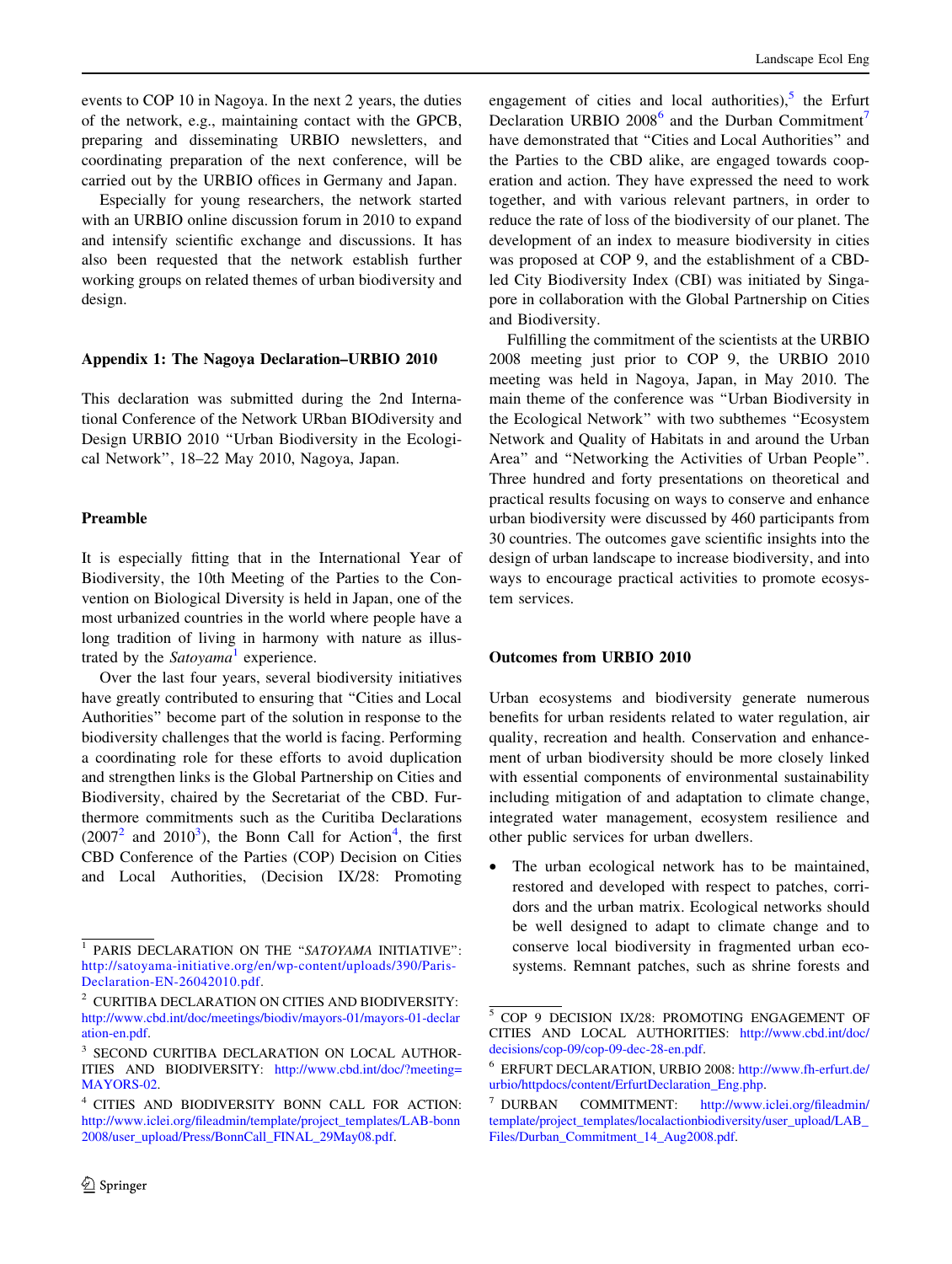<span id="page-6-0"></span>cemeteries exist in many cities and are important biodiversity resources.

- Management practices, restoration and ecological design must drive conservation and counter threats to native biodiversity. For example Satoyama provides an insight into a way of living in harmony with nature and into the management of biodiversity in cities.
- Establishment of quantitative evaluation systems for biodiversity is crucial for decision making for conservation and design.
- The success of biodiversity projects depends on close collaboration between the public and business sectors.
- Environmental education and participation of local communities are strong tools for raising awareness of biodiversity.

# Challenges for the future

Based on the above outcomes, the following challenges for the future of urban biodiversity must be addressed:

- To maintain and improve the performance of ecological networks we need a better understanding of the relationships and the interactions between patches, corridors and the urban matrix. Theoretical and practical methods for planning and designing resilient ecological corridors should be developed.
- Strategic and holistic research into urban biodiversity with respect to the mitigation of and adaptation to climate change is crucial.
- Further comparative studies of urban biodiversity are necessary for the monitoring, management, restoration and design of biodiversity.
- Functional aspects of urban biodiversity should be connected with the valuation of ecosystem services including cultural and spiritual benefits.
- Developments in ecological design should alleviate biodiversity loss and climate change.
- Scientific associations, networks and working groups should support international and local networks, and encourage the formation of governance to coordinate ecologists, civil engineers, landscape architects, planners, policy makers and citizens in the application of research outcomes to urban design.
- Greater efforts should be made to highlight the interlinkages between business and biodiversity.
- Professionals should be more active in providing relevant information to policy makers.
- The success in achieving our goals depends on the engagement of national governments, regional governments, funding partners and relevant organizations.

#### Integrative conclusions

The adoption of the ''Plan of Action on Cities, Local Authorities and Biodiversity (2011–2020)'' by COP 10 and its implementation would be a crucial step to halt the global loss of biodiversity and ensure that all our cities are green, pleasant and prosperous places.

As a community of urban biodiversity professionals we will support further CBD initiatives on "Cities and Biodiversity'' through:

- sharing our knowledge and commitment through this conference and in the future,
- promoting urban biodiversity through continuing dialogue with the CBD especially, linking future URban BIOdiversity and Design Network meetings with future COP meetings.

#### On behalf of the

2nd International Conference of the Network URban BIOdiversity and Design URBIO 2010 ''Urban Biodiversity in the Ecological Network'' 18–22 May 2010, Nagoya, Japan, Prof. Dr. Yukihiro Morimoto (Co-chair of URBIO 2010), Mr. Tadayoshi Inoue (Co-chair of URBIO 2010), Prof. Dr. Mahito Kamada (Head of Secretariat of URBIO 2010) and Prof. Dr. Norbert Müller (President of URBIO). 21 May, 2010, Nagoya, Japan.

# References

- Celesti Grapow L, Caneva G, Pacini A (2001) La flora del Colosseo (Roma). Webbia 56:321–342
- GPCP (Global Partnership on Cities and Biodiversity) (2010) [http://www.cbd.int/authorities/Gettinginvolved/GlobalPartnership.](http://www.cbd.int/authorities/Gettinginvolved/GlobalPartnership.shtml) [shtml.](http://www.cbd.int/authorities/Gettinginvolved/GlobalPartnership.shtml) Accessed 28 Aug 2010
- Müller N (ed) (2005) Biodiversity in urban areas: fundamentals and examples of implementing the convention on biological diversity, CONTUREC, vol 1, p 156 (German with English summary)
- Müller N, Kirmer A (eds) (2008) Urban biodiversity and designimplementing the convention on biological diversity in towns and cities—excursions guide, BfN Skripten, vol 229(2), p 77
- Müller N, Kirmer A, Knight D, Werner P, Welzel JT (eds) (2008a) Urban biodiversity and design—implementing the convention on biological diversity in towns and cities—conference program & general information, Urbio Scripts, vol 1, p 61
- Müller N, Knight D, Werner P (eds) (2008b) Urban biodiversity and design—implementing the convention on biological diversity in towns and cities—book of abstracts, BfN Skripten, vol 229(1), p 265
- Müller N, Werner P, Kelcey JK (eds) (2010) Urban biodiversity and design. Wiley/Blackwell, Hoboken, p 626
- Numata M (1977) Tokyo project—interdisciplinary studies of urban ecosystems in the metropolis of Tokyo, Chiba
- Schulte W, Sukopp H (2000) Stadt- und Dorfbiotopkartierungen: Erfassung und Analyse ökologischer Grundlagen im besiedelten